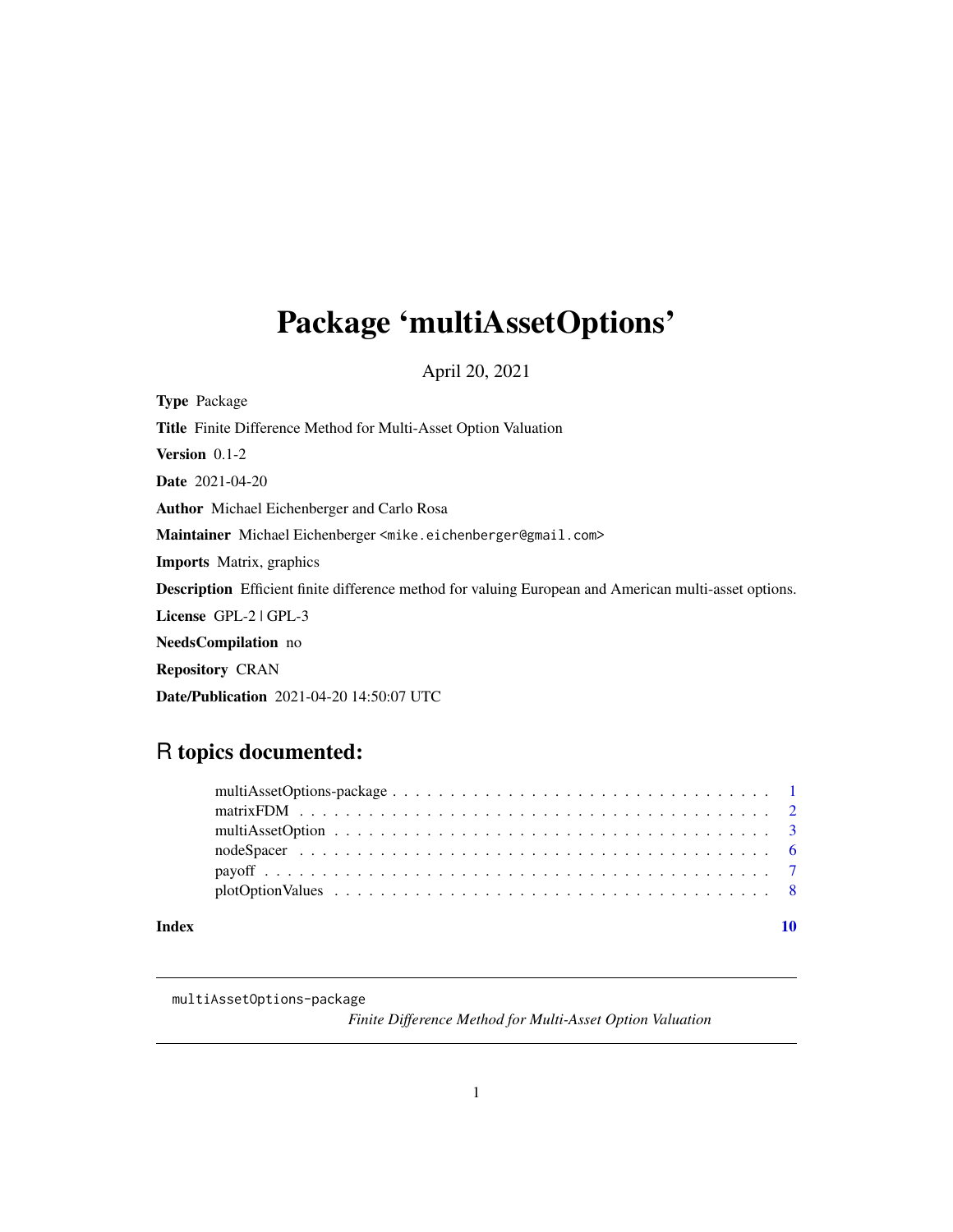#### <span id="page-1-0"></span>Description

This package implements an efficient finite difference method for valuing multi-asset options in the Black-Scholes world. The model assumes static volatilities and correlations. The implementation allows users to vary the option setup (number of underlying assets, call vs. put, European vs. American, etc.) as well as some of the features of the numerical method (mesh spacing, timestepping scheme, etc.).

### Details

| Package: | multiAssetOptions |
|----------|-------------------|
| Type:    | Package           |
| Version: | $0.1 - 2.$        |
| Date:    | 2021-04-20        |
| License: | $GPL-2$ $GPL-3$   |

This package contains the function multiAssetOption, which implements a generalized version of the finite difference method for option valuation. Several sub-functions are included in this package to improve code clarity and presentation.

#### Author(s)

Michael Eichenberger and Carlo Rosa

Maintainer: Michael Eichenberger <mike.eichenberger@gmail.com>

| Finite Difference Matrix Generator<br>matrixFDM |  |
|-------------------------------------------------|--|
|-------------------------------------------------|--|

### Description

Generates a modified coefficient matrix (M-matrix) used in the finite difference method from the option inputs. See Tavella and Randall (2000) for more on the standard formulation of the M-matrix.

#### Usage

matrixFDM(S, rf, q, vol, rho)

#### Arguments

| S   | list containing the vectors of spatial grid points associated with each underlying.<br>Vector sizes of underlying spatial grid points need not be equal. |
|-----|----------------------------------------------------------------------------------------------------------------------------------------------------------|
| rf  | scalar; applicable risk-free rate (domestic risk-free rate).                                                                                             |
| q   | vector; holding costs of the option's underlyings (dividends, foreign risk-free<br>rates, etc.).                                                         |
| vol | vector; volatilities of the option's underlyings.                                                                                                        |
| rho | matrix; correlation matrix of the option's underlyings.                                                                                                  |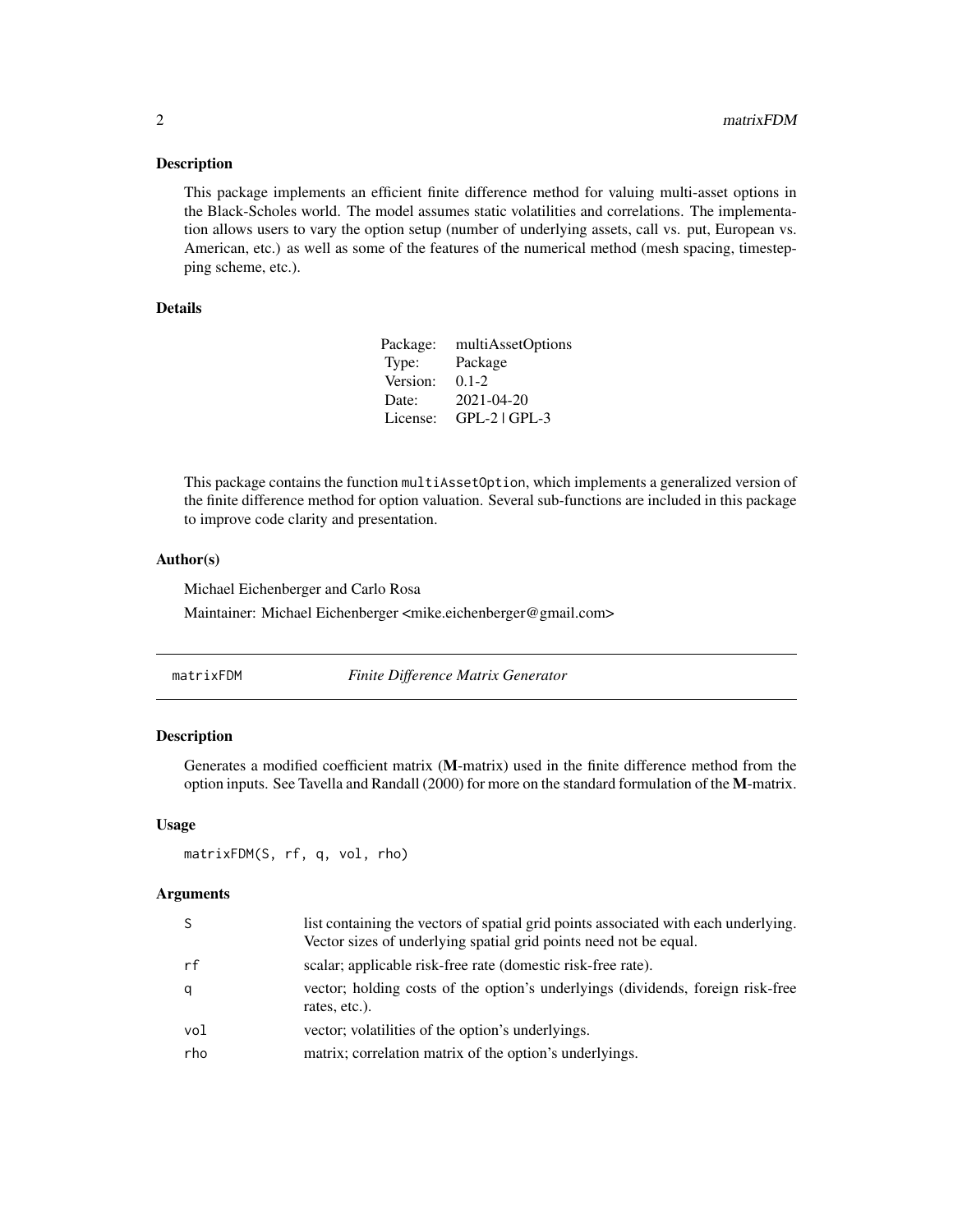#### <span id="page-2-0"></span>Details

matrixFDM first constructs the non-zero diagonals of the M-matrix and stores them as columns. The bandSparse function from the **Matrix** package then constructs a sparse banded matrix from the columns of the previously contructed matrix. Spatial domain boundaries are calculated firstorder inwards with second difference terms dropped, maintaining block tridiagonality.

#### Value

matrixFDM returns a CsparseMatrix-class matrix used for timestepping in the finite difference method.

#### Author(s)

Michael Eichenberger and Carlo Rosa

#### References

Tavella, D., Randall, C., 2000. Pricing Financial Instruments: The Finite Difference Method. John Wiley & Sons, Inc., New York.

#### Examples

```
# finite difference matrix for uniformly-spaced two-asset option
S1 <- list(seq(0, 5, by=1), seq(0, 5, by=1))
rf <- 0.1q \leq c(0.05, 0.04)vol <- c(0.20, 0.25)
rho <- matrix(c(1,-0.5,-0.5,1), 2, 2)
matrixFDM(S1, rf, q, vol, rho)
```
<span id="page-2-1"></span>multiAssetOption *Finite Difference Method for Multi-Asset Option Valuation*

#### Description

multiAssetOption generalizes the standard finite difference method to handle mulitple underlying assets, non-uniform grid spacing, non-uniform timestepping, and American exercise. The implementation allows users to vary the option setup (number of underlying assets, call vs. put, European vs. American, etc.) as well as the features of the numerical method (grid spacing, timestepping scheme, etc.). Strike shifting the mesh and Rannacher smoothing are optionally included to remedy problems arising from potential spurious oscillations in the solution.

#### Usage

```
multiAssetOption(X)
```
#### Arguments

X list of inputs. List items given in the **Details** section.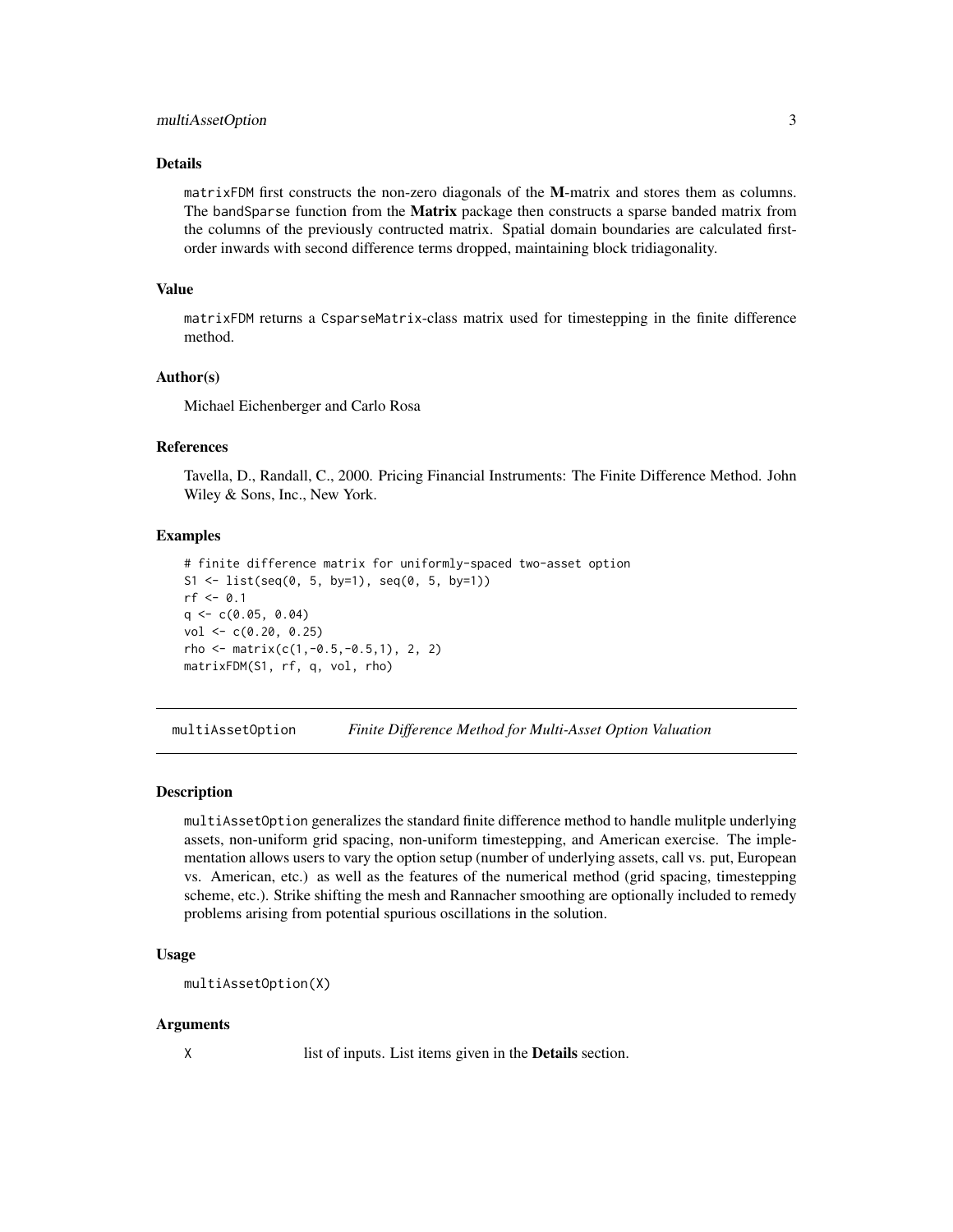Items of the input list X are as follows:

X\$opt\$nAsset integer; number of underlying assets.

X\$opt\$payType case; if 0, digital payoff, if 1, best-of payoff, if 2, worst-of payoff.

X\$opt\$exerType case; if 0, European exercise, if 1, American exercise.

X\$opt\$pcFlag case vector; if 0, call, if 1, put.

X\$opt\$ttm scalar; time to maturity.

X\$opt\$strike vector; option strikes.

X\$opt\$rf scalar; applicable risk-free rate (domestic risk-free rate).

X\$opt\$q vector; holding costs of the option's underlyings (dividends, foreign risk-free rates, etc.).

X\$opt\$vol vector; volatilities of the option's underlyings.

X\$opt\$rho matrix; correlation matrix of the option's underlyings.

X\$fd\$m vector; number of spatial steps for each underlying's domain discretization.

X\$fd\$leftBound vector; near spatial boundaries of each underlying's domain.

- X\$fd\$kMult vector; right boundary strike multiples. If 0, far domain boundary calculated via formula given in Kangro and Nicolaides (2000). Otherwise, far domain boundary calculated as the strike multiplied by the strike multiple.
- X\$fd\$density vector; impacts the concentration of nodes around the option strike. At 0, nodes are uniformly distributed between the near and far boundaries. Increasing the parameter increases the node concentration around the strike.
- X\$fd\$kShift case vector; if 0, no mesh shifting, if 1, adjusts the node spacing such that the strike falls exactly between two nodes, if 2, adjusts the node spacing such that the strike falls exactly on a node. See Tavella and Randall (2000).
- X\$fd\$theta scalar; implicitness parameter of the theta method. Chosen between 0 (fully explicit) and 1 (fully implicit).
- X\$fd\$maxSmooth integer; number of Rannacher smoothing steps. See Rannacher (1984).
- X\$fd\$tol scalar; error tolerance in penalty iteration for American exercise.
- X\$fd\$maxIter integer; maximum number of iterations per penalty loop for American exercise.
- X\$time\$tsType case; if 0, constant timestep size, if 1, adaptive timestep size. See Forsyth and Vetzal (2002).
- X\$time\$N integer; number of total timesteps if not using adaptive timesteps.
- X\$time\$dtInit scalar; inital timestep size for adaptive timesteps.
- X\$time\$dNorm scalar; target relative change for adaptive timesteps.

X\$time\$D scalar; normalizing parameter for adaptive timesteps.

The classical order for the state vectors output from the function is illustrated by example. With two underlying assets, option values in each state vector are stored in the order: [11, 21, 31, ... , M1, 12, 22, ... , MN] with M being the total number of nodes used in the first asset spatial discretization and N being the total number of nodes in the second.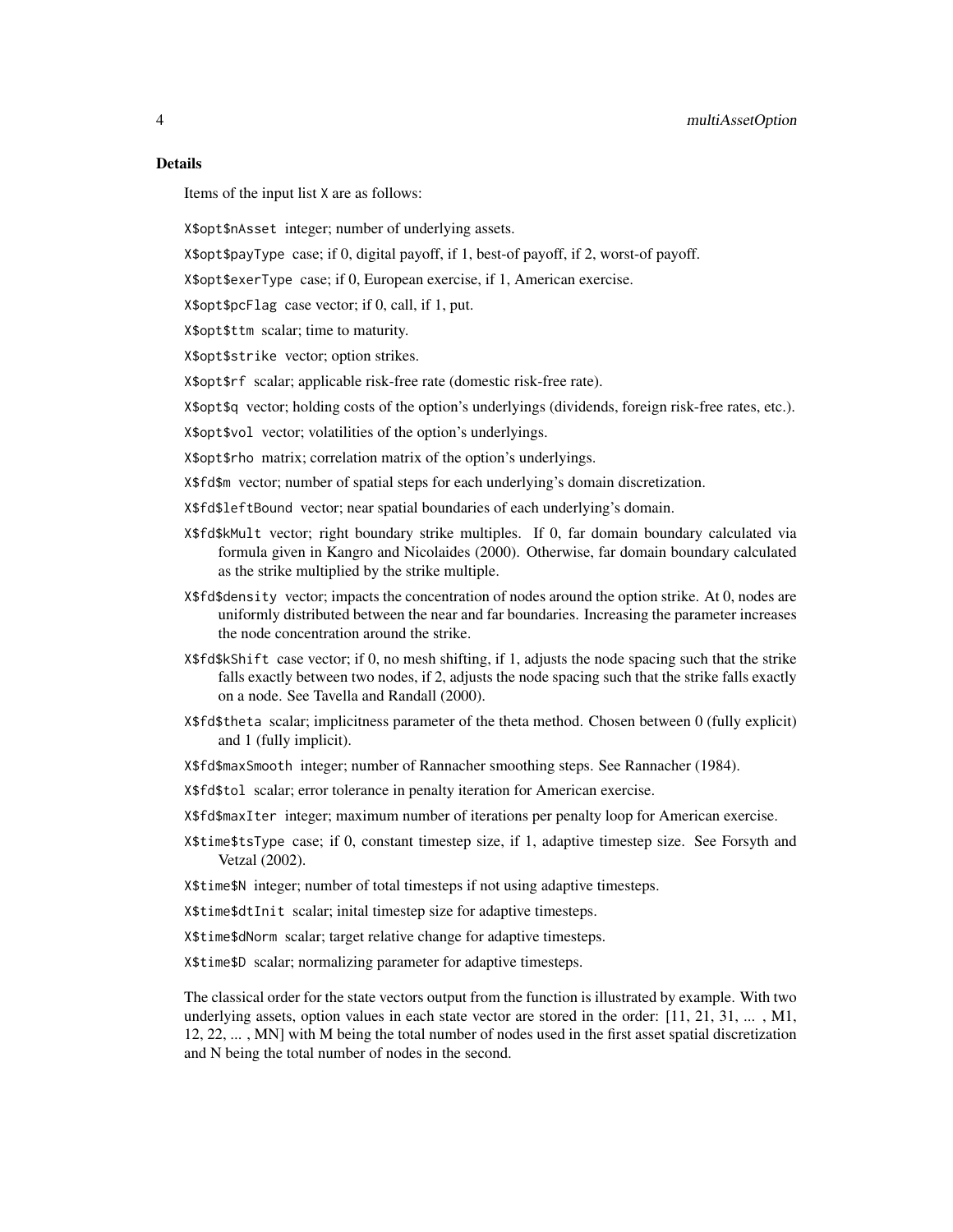#### Value

multiAssetOption returns a list:

| value | matrix of per-unit option values. Each column stores the state of the option value<br>array (collection of option values for all nodes of the spatial mesh) as a vector<br>following the classical order (see Details section). The columns of the matrix<br>are indexed over time, with the first column beginning at option maturity, and<br>subsequent columns moving backward in time. |
|-------|--------------------------------------------------------------------------------------------------------------------------------------------------------------------------------------------------------------------------------------------------------------------------------------------------------------------------------------------------------------------------------------------|
| S     | list containing the vectors of spatial grid points associated with each underlying.<br>Vector sizes of underlying spatial grid points need not be equal.                                                                                                                                                                                                                                   |
| dimS  | dimension of option value array. This item can be used to reshape the col-<br>umn vectors in value into an appropriately dimensioned array using array (<br>$\ldots$ .dim=dimS).                                                                                                                                                                                                           |
| time  | vector of times associated with each column of the value item.                                                                                                                                                                                                                                                                                                                             |

For each column (time) of the value item, the option value at that time can be calculated as the option's notional amount multiplied by the unit option value interpolated over the S item at the current underlying prices.

#### Author(s)

Michael Eichenberger and Carlo Rosa

#### References

Forsyth, P.A., Vetzal, K.R., 2002. Quadratic convergence for valuing American options using a penalty method. *SIAM Journal on Scientific Computing*, 23 (6), 2095–2122.

Kangro, R., Nicolaides, R., 2000. Far field boundary conditions for Black-Scholes equations. *SIAM Journal on Numerical Analysis*, 38 (4), 1357–1368.

Rannacher, R., 1984. Finite element solution of diffusion problems with irregular data. *Numberische Mathematik*, 43, 309–327.

Tavella, D., Randall, C., 2000. Pricing Financial Instruments: The Finite Difference Method. John Wiley & Sons, Inc., New York.

#### Examples

```
# european dual-asset digital option example
```

```
# initialize inputs list
X \leftarrow list()# option inputs
X$opt$nAsset <- 2
X$opt$payType <- 0
X$opt$exerType <- 0
X$opt$pcFlag <- c(1, 0)
X$opt$ttm < -0.5X$opt$strike <- c(110, 90)
```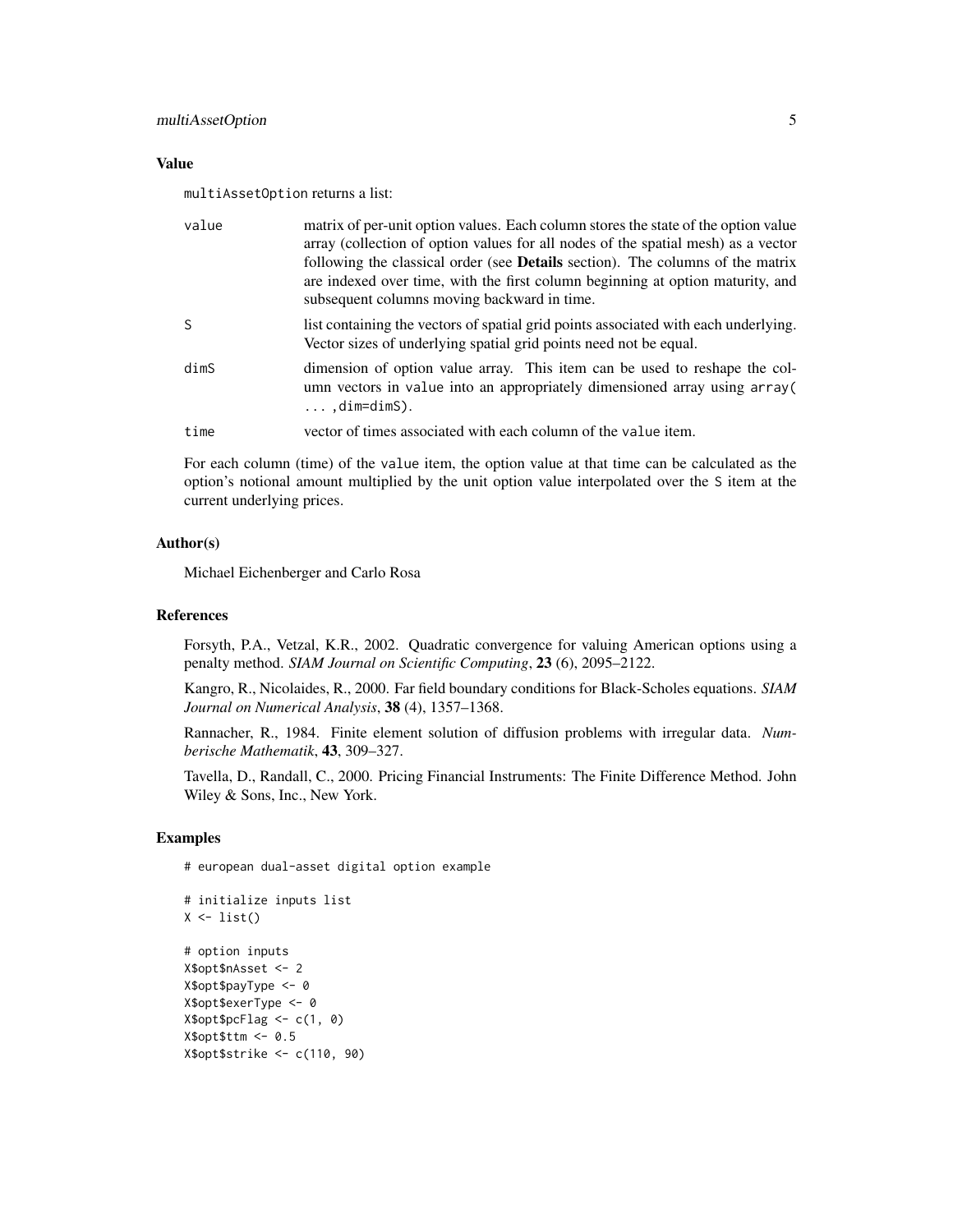#### <span id="page-5-0"></span>6 nodeSpacer

```
X$opt$rf <- 0.10
X$opt$q <- c(0.05, 0.04)
X$opt$vol <- c(0.20, 0.25)
X$opt$rho <- matrix(c(1, -0.5, -0.5, 1), X$opt$nAsset, X$opt$nAsset)
# finite difference inputs
X$fd$m <- c(20, 20)
X$fd$leftBound <- c(0, 0)
X$fd$kMult < -c(0, 0)X$fd$density < -c(5, 5)X$fd$kShift <- c(1, 1)
X$f d$theta < -0.5X$fd$maxSmooth <- 2
X$fd$tol <- 1e-7
X$fd$maxIter <- 3
# timestep inputs
X$time$tsType <- 0
X$time$N < - min(X$fd$m) * 4X$time$dtInit <- 0.1 / 4^log2(min(X$fd$m)/5)
X$time$dNorm <- 5 / 2^log2(min(X$fd$m)/5)
X$time$D <- 0.05
# function check
output <- multiAssetOption(X)
```

```
nodeSpacer Non-Uniform Finite Difference Node Spacer
```
#### Description

nodeSpacer implements the spatial discretization scheme from Hout and Foulon (2010) with arbitrary left and right bounds. The function additionally includes logic for mesh shifting.

#### Usage

nodeSpacer(K, leftBound, rightBound, nodes, density, kShift)

#### Arguments

| К          | scalar; option strike.                                                                                                                                                                                                                |
|------------|---------------------------------------------------------------------------------------------------------------------------------------------------------------------------------------------------------------------------------------|
| leftBound  | scalar; near spatial boundary of the underlying domain.                                                                                                                                                                               |
| rightBound | scalar; far spatial boundary of the underlying domain.                                                                                                                                                                                |
| nodes      | integer; number of nodes used in the spatial discretization.                                                                                                                                                                          |
| density    | scalar; impacts the concentration of nodes around the option strike. At 0, nodes<br>are uniformly distributed between the leftBound and rightBound. Increasing<br>the parameter increases the node concentration around the strike.   |
| kShift     | case; if 0, no mesh shifting, if 1, adjusts the node spacing such that the strike<br>falls exactly between two nodes, if 2, adjusts the node spacing such that the<br>strike falls exactly on a node. See Tavella and Randall (2000). |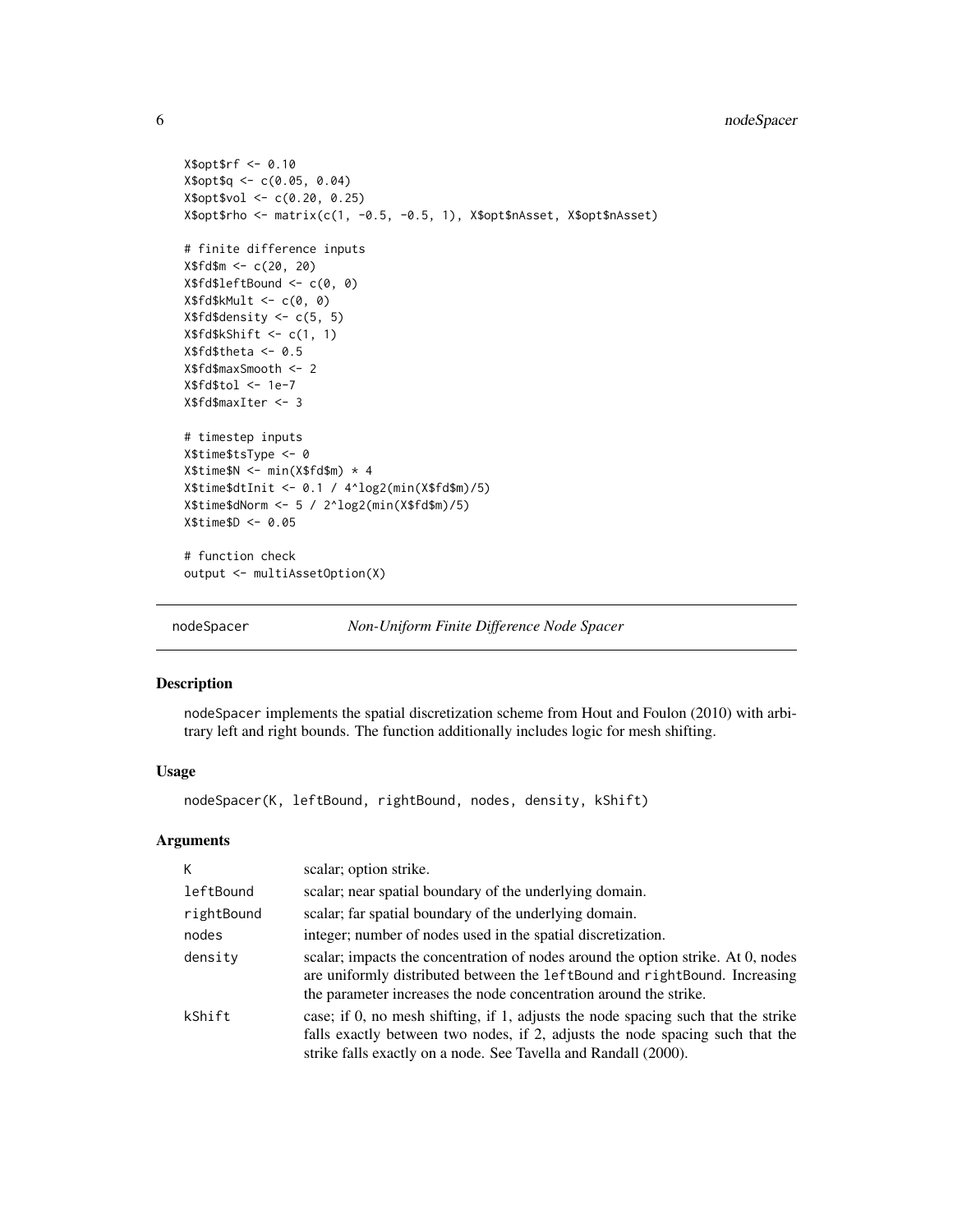#### <span id="page-6-0"></span>payoff **7**

#### Details

Mesh shifting is accomplished by multiplying the vector of gridpoints by a scalar. For multi-asset options, this nodeSpacer is called iteratively to discretize each underlying's spatial domain.

#### Value

nodeSpacer returns a vector of gridpoints used in spatial discretization in the finite difference method. The nodes input determines the length of the output vector.

#### Author(s)

Michael Eichenberger and Carlo Rosa

#### References

Hout, K. J., Foulon, S., 2010. ADI finite difference schemes for option pricing in the Heston model with correlation. *International Journal of Numerical Analysis and Modeling*, 7 (2), 303– 320. <http://www.math.ualberta.ca/ijnam/Volume-7-2010/No-2-10/2010-02-06.pdf>

Pooley, D. M., Vetzal, K. R., Forsyth, P. A., 2002. Convergence remedies for non-smooth payoffs in option pricing. <https://cs.uwaterloo.ca/~paforsyt/report.pdf>

Tavella, D., Randall, C., 2000. Pricing Financial Instruments: The Finite Difference Method. John Wiley & Sons, Inc., New York.

#### Examples

# sample mesh spacing

plot(nodeSpacer(100, 0, 500, 26, 5, 1), rep(0, times=26), main='Non-Uniform Mesh Spacing', xlab='Underlying Price (Strike = 100)', ylab='', yaxt='n', type='p', cex=0.5, pch=16)

payoff *Multi-Asset Option Payoff Calculator*

#### **Description**

payoff calculates the per-unit option payoff for digital, best-of, and worst-of multi-asset options.

#### Usage

```
payoff(payType, pcFlag, strike, S)
```
#### **Arguments**

| payType | case; if 0, digital payoff, if 1, best-of payoff, if 2, worst-of payoff.                                                                                 |
|---------|----------------------------------------------------------------------------------------------------------------------------------------------------------|
| pcFlag  | case vector; if $0$ , call, if $1$ , put.                                                                                                                |
| strike  | vector; option strikes.                                                                                                                                  |
| S.      | list containing the vectors of spatial grid points associated with each underlying.<br>Vector sizes of underlying spatial grid points need not be equal. |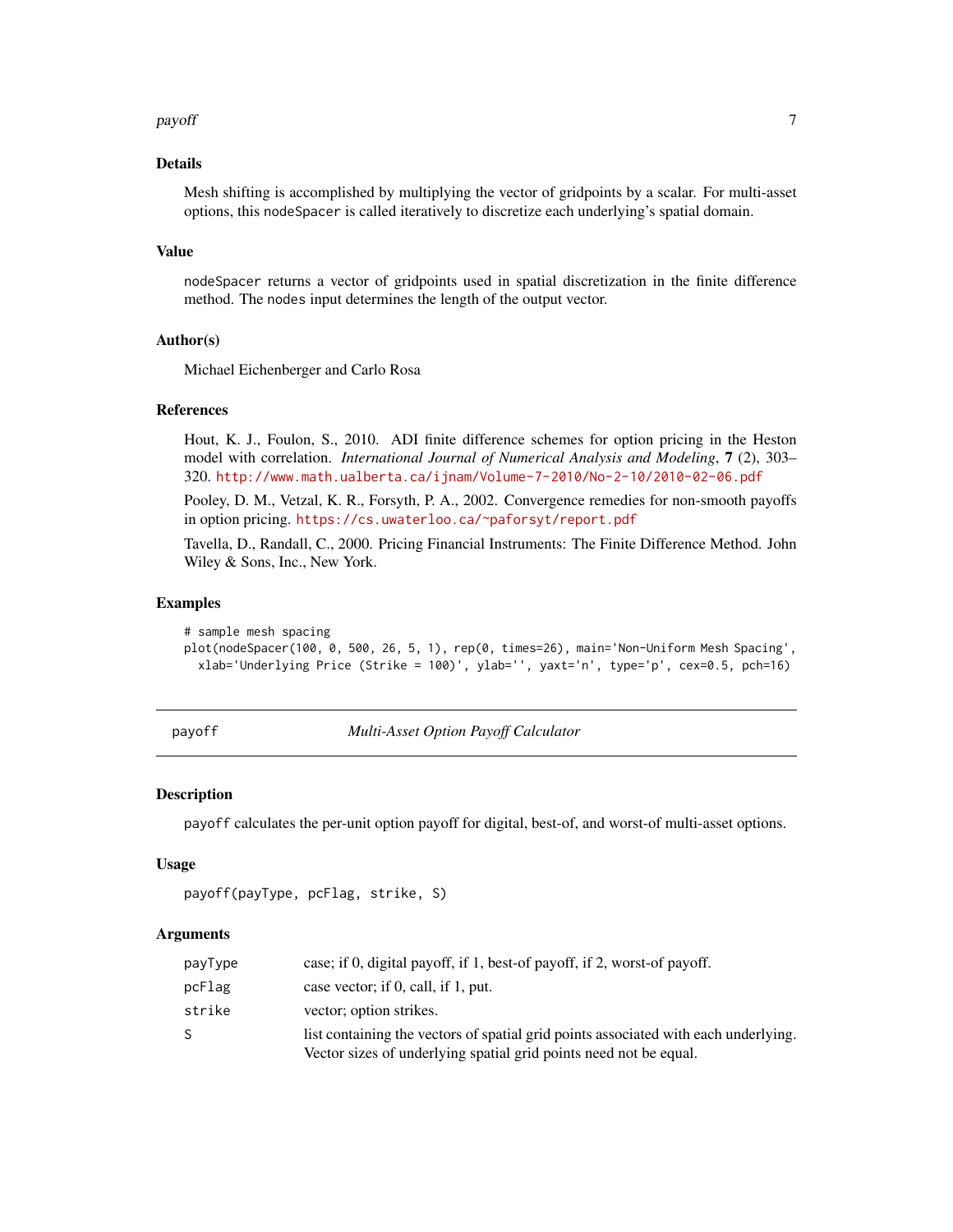#### <span id="page-7-0"></span>Value

payoff returns an array of the unit option values at each point spanned by the list of underlying vectors. Dimension of array is inhereted from S.

#### Author(s)

Michael Eichenberger and Carlo Rosa

#### Examples

```
# payoff of a dual-asset digital call with strikes at 100 and 90.
S \leftarrow list(seq(0, 500, by=1), seq(0, 500, by=1))payoff(0, c(0, 0), c(100, 90), S)
```
plotOptionValues *Plot Option Values Over Time*

#### Description

plotOptionValues plots the solution of the option PDE over time.

#### Usage

```
plotOptionValues(Y, fps)
```
#### Arguments

|     | list containing the items resulting from the multiAssetOption function. |
|-----|-------------------------------------------------------------------------|
| fps | integer; number of frames per second of the animation.                  |

#### Details

Animation occurs in backwards time, beginning from the option's expiry date, moving toward time = 0. This function applies only to options written on one or two underlying assets. Higher dimensional options are not plotted.

#### Author(s)

Michael Eichenberger and Carlo Rosa

#### See Also

[multiAssetOption](#page-2-1)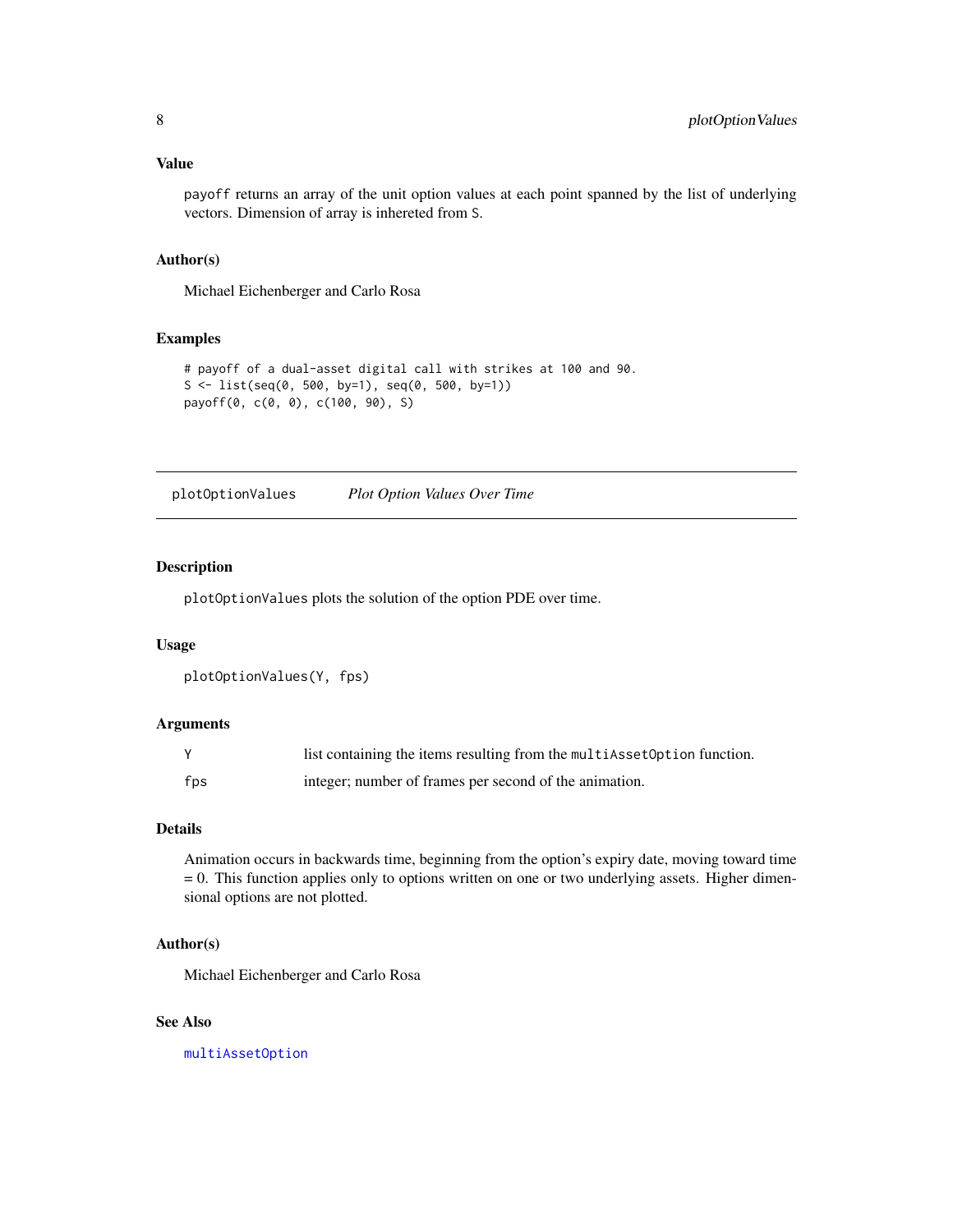#### plotOptionValues 9

#### Examples

```
# plot test
# initialize inputs list
X \leftarrow list()# option inputs
X$opt$nAsset <- 2
X$opt$payType <- 0
X$opt$exerType <- 0
X$opt$pcFlag <- c(0, 0)
X$opt$ttm < -0.5X$opt$strike <- c(110, 90)
X$opt$rf <- 0.10
X$opt$q <- c(0.05, 0.04)
X$opt$vol <- c(0.20, 0.25)
X$opt$rho <- matrix(c(1, -0.5, -0.5, 1), X$opt$nAsset, X$opt$nAsset)
# finite difference inputs
X$fd$m <- c(10, 10)
X$fd$leftBound <- c(0, 0)
X$fd$kMult < -c(0, 0)X$fd$density <- c(5, 5)X$fd$kShift < -c(1, 1)X$fd$theta < -0.5X$fd$maxSmooth <- 2
X$f d$tol < -1e-7X$fd$maxIter <- 3
# timestep inputs
X$time$tsType <- 0
X$time$N < - min(X$fd$m) * 4X$time$dtInit <- 0.1 / 4^log2(min(X$fd$m)/5)
X$time$dNorm <- 5 / 2^log2(min(X$fd$m)/5)
X$time$D <- 0.05
Y <- multiAssetOption(X)
# function check
```
plotOptionValues(Y, 40)